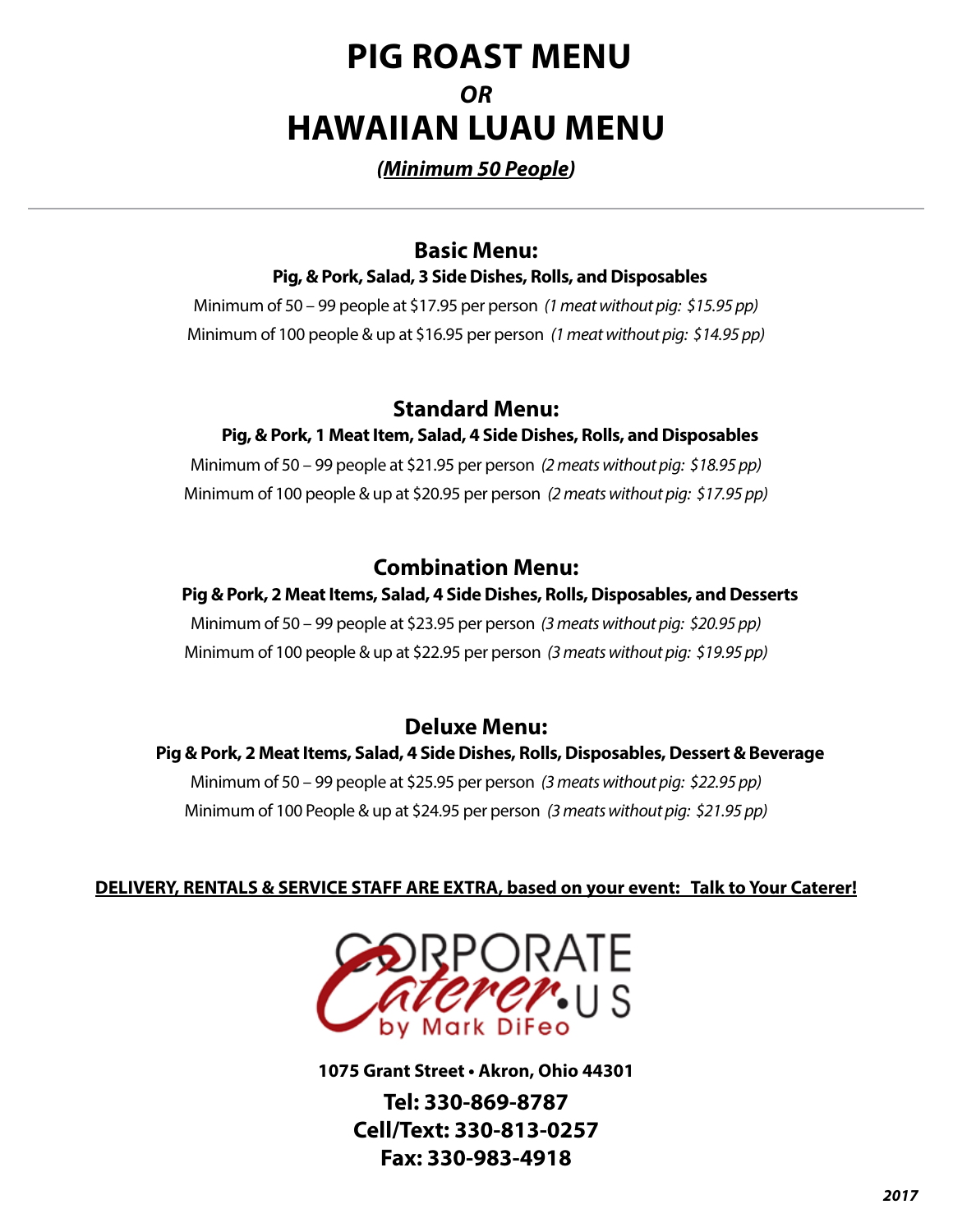# **PIG ROAST MENU**

*(Minimum 50 People)*

## **PIG ROAST FEAST BUFFET**

### *Select Entrée Choices:*

**Fresh Tossed Salad** — With Garden Vegetables and Croutons with Italian and Ranch Dressing

### **Fresh Assorted Dinner Rolls & Butter**

**Freshly Roasted Tender Pig** —Cooked to Perfection with Apple in Mouth *(Minimum 50 people)* **Presented & Carved on Lighted Carving Station**

**Pork Loin & Pork Butt** — Roasted, sliced with BBQ & Pineapple Teriyaki on the side **or** Pulled Pork

**DiFeo's Famous Tuscany Chicken Breasts** — Marinated, Grilled & Baked Chicken

**Fresh Italian Sausage** — With Peppers & Onions **or** Honey Brown Sugar Glazed Ham

**Oven Roasted Breast of Turkey** — Served with Traditional Gravy

**Old Fashion Carved Roast Beef** — With Au Jus **or** Mushroom Shallot Gravy

### *Select 4 Side Dishes:*

**Baked Beans** — With Onions, Bacon & Brown Sugar or Potato Salad

**Corn on the Cob** — With Melted Butter or Green Beans Almondine **or** Rice Pilaf

**Oven Roasted Red Skin Potatoes** — With Peppers & Onions**or**Gourmet Macaroni & Cheese

**Apple Sauce** — With Cinnamon **or** Warm Sliced Apple Crisp

### *Optional Additions:*

### **DESSERT STATION:**

**Standard Desserts (2 pp)** — Variety of Cookies, Brownies and Cheesecake **Deluxe or Specialty Desserts Available on Request! Ask Your Caterer to See Which Options are available!** *(Be Sure to Ask About Our Ice Cream Sundae Bar!)*

### **BEVERAGE STATION:**

**Soft Drink Station** — Variety of Regular & Diet Pop, Iced Tea, Lemonade, Bottled Water, Ice & plastic glasses **Hot Drink Station** — Fresh Brewed Coffee, Tea & Decaffeinated Coffee with Complete Coffee Service

### *Disposables Included:*

Catering quality plates, salad bowls, extra strength forks, knives and spoons, plus plenty of napkins, dessert plates, and wet napkins.

Tents, tables, chairs, linens, lighting, decorations, Tiki Torches, fans or tent heaters are available! Food & Beverage Tables, covers & skirting, hot food cabinets & chafers are extra! All food may be delivered and made ready to serve! Or "Be A Guest At Your Own Party." We provide Full Service with Complete Employee Services including Clean Up!

> **NOTE: If Pig is roasted at your site with Roasting Spit & Pig Chef (with Pig Carving at time of service), avg. 6 – 8 hours: Add \$500.00**